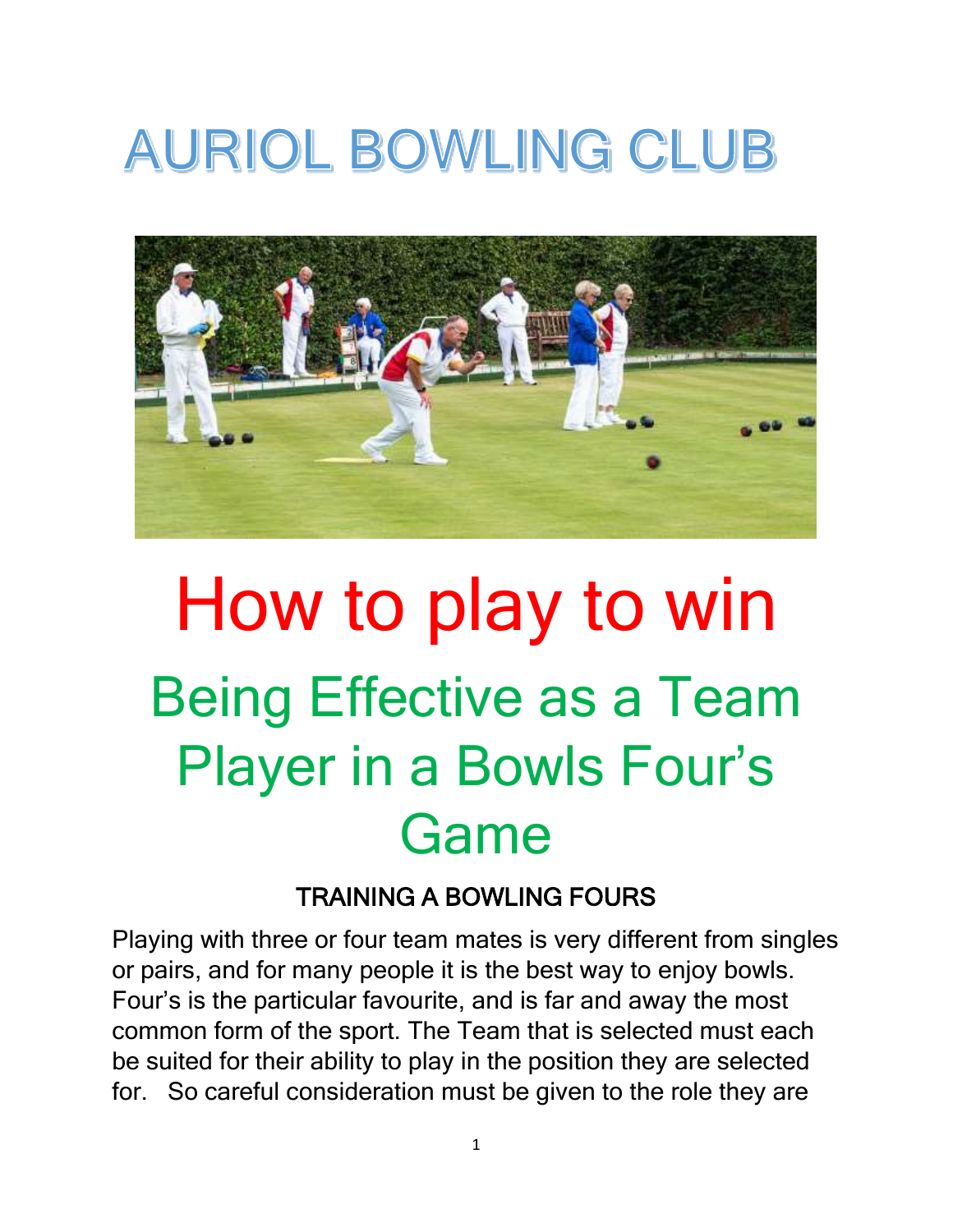being asked to perform. To examine how that is achieved it is best to analyse how that is to be accomplished so they can contribute to the Team effort.

The problem comes in many bowling clubs is that the accent is on Club Internal Competitions and judgement of a player's ability is made on their prowess in those competitions, but they are all singles matches. One against one!!!

When playing against just one other competitor the mindset is all about you getting control of the game; for you must win and only you know how to do that. It is the same in any sport when it is a singles game.

In the Team game there is no place for individualism. There is no "I" in Team, but there is in win. Each member of the Team must be selected where their playing skills maybe best utilised. The ability to play in each position is very much a skill in itself, while at the same time interlocking with the other members of the team and their skills and ability.

All players in the Team when coming to the mat in their turn must look at the Skip, observe and follow the Skip's instructions and not be in too of a much of a hurry to make their delivery.

The answer to this problem is finding Bowlers willing to come together for coaching and training into the right mindset and spirit of being team players and finding their best position in the team.

One of the key tools in this process is Friendly Matches: they are the life blood of the Bowls Club and the place to start to put into practice what has been learnt in training together in the coaching sessions. All for one and one for all.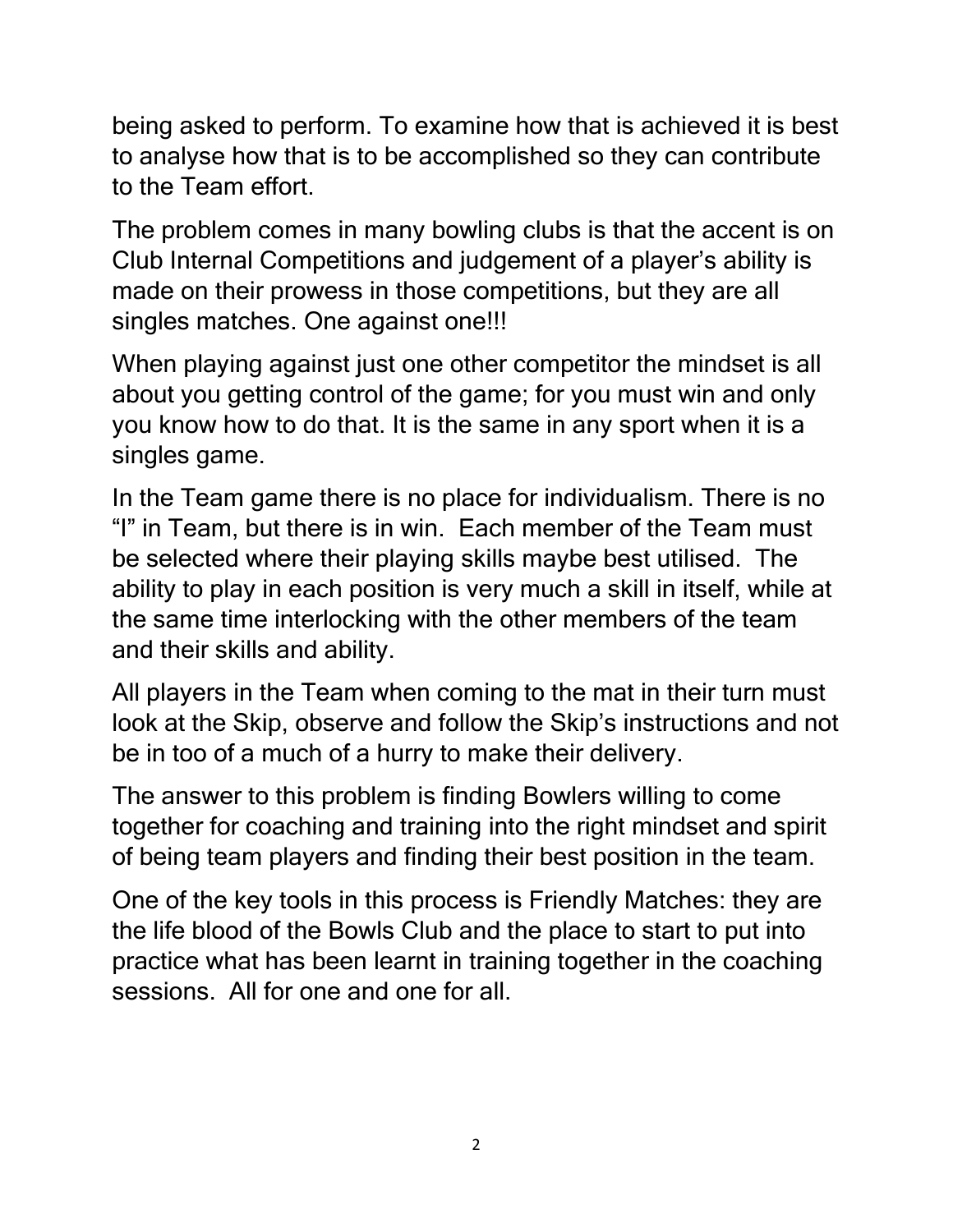## Lead

What must be emphasized here is the importance of the draw shot. This makes it a natural starting point for the novice. They invariably have only been coached in, line and length and have yet to have gained enough experience to progress to another Team position. However, there is a tendency to wish to progress up the Team order. The idea of moving to No.3 or Skip is promotion - it most definitely is not! Playing in a position where your skills and experience count is how to give the most benefit to the player and the Team. Do not rush to get to another team position. The Lead must be able to place the mat and the jack where the Skip requires and then draw their shot to the jack and to stay in that Team position to hone their two draw shots into getting onto the jack with consistency.

Maintain Team strategy by following the Skip's direction in the line with the Team's game plan in placing the mat and sending the jack down to the length being asked for. Must be able to vary line and length at will.

The lead has an additional duty, if their team has won the end to get the mat down and be ready to deliver the jack with minimum delay or having lost the end take the collector and to collect up the bowls with assistance of other players ready for the next end.

#### No. Two

Having stressed the importance of the 'Lead' that is still the best position for the novice, not just for their sake, but because the demands on the No.2 are too great. No.2 is the anchor of the team, faced with the task of either consolidating a good position or salvaging a bad one. Whatever the position of the bowls, No.2 must do all in their power to leave their No.3 a dominant position to play from. So, No.2 must not only be a good draw player, but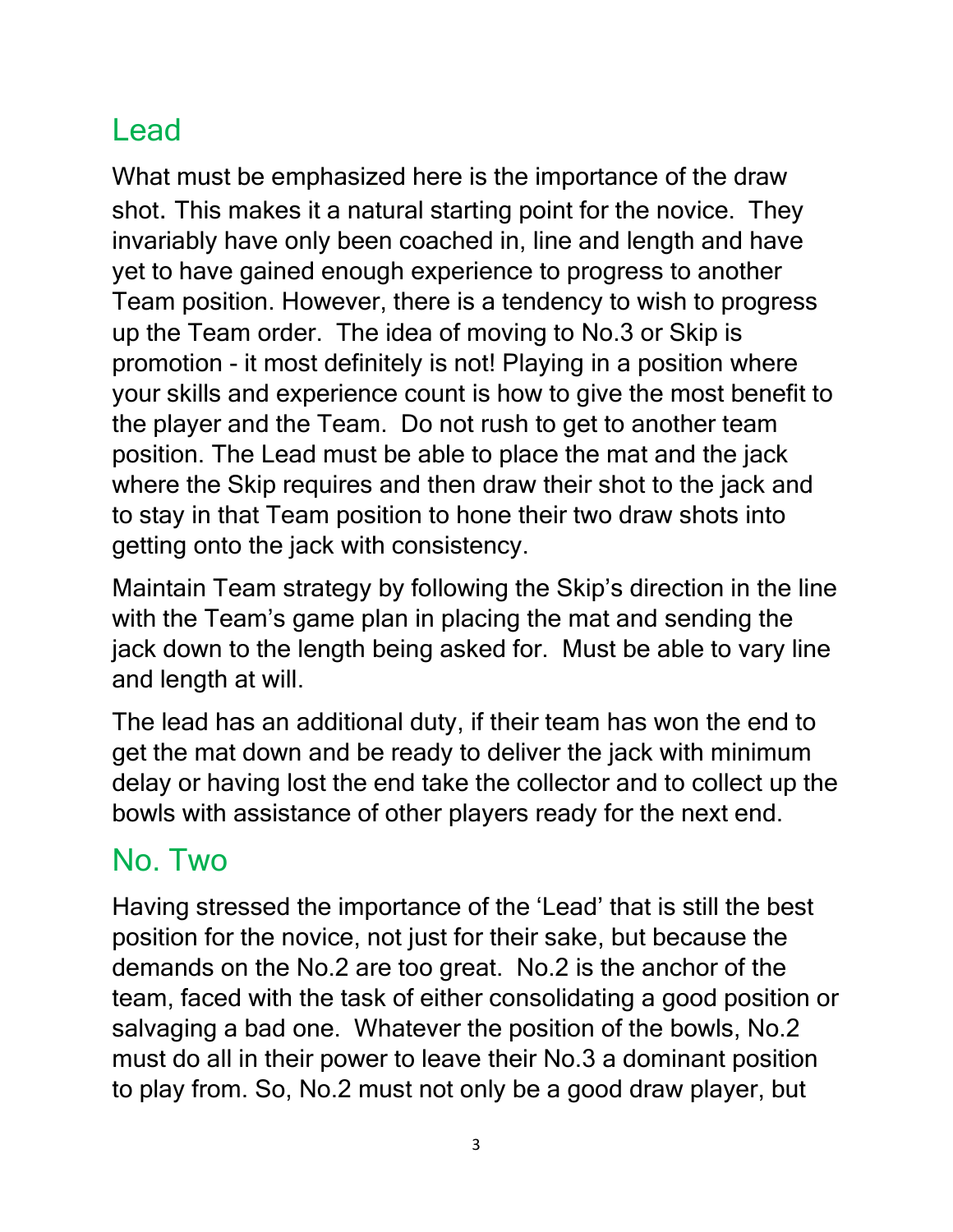must be able to vary line and length at will. Drawing onto the jack or putting in that all-important blocker as required.

If your Team won the end to put up the score on the score board.

### No. Three

It is impossible to describe the role of the No.3 in purely bowling terms. As far as that aspect is concerned, it is enough to say that the No.3 must be an all-round good bowler, since he will face every conceivable situation when coming to the mat. No.3 must take and accept the direction of the Skip to play the shot whether to score or block as is required. One essential is a clear and decisive ability to read the head and be able to give the Skip clear indication where it best for the Skip to deliver their bowl into the head.

Have a brief exchange of information with the Skip as they meet each other in the change of ends. A No.3 also has the responsibility of measuring (knowing and able to use bowler's string measures, tape, callipers and feeler gauges as required) and in deciding the number of shots to be awarded to either side in conjunction with the opposing teams No.3.

Inform your Skip of the score after the count.

## Skip

Fairness and tact. The good skip will display all these, and any other favourable attributes that the circumstances demand. The Skip's primary task is to provide his team with purposeful direction. From the opening bowl to final shot the skip must be guiding and leading the team. For this the Skip has to able to read the head and make quick decisions and pass to the members of his team a clear indication as to where the Skip wants them to deliver their bowls so that they come to rest at the right place in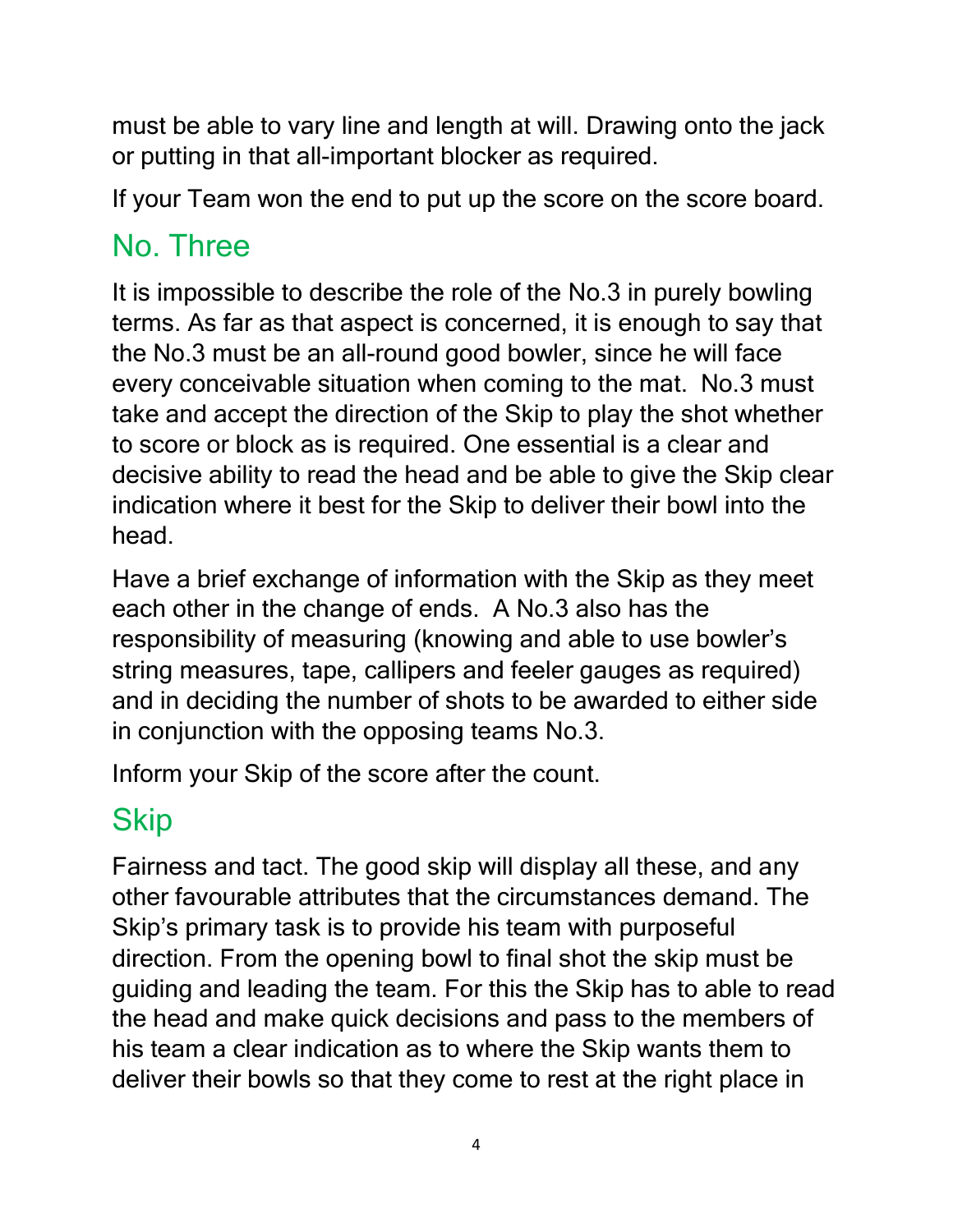the head. The Skip has the most important and arduous task of the team. Whilst the Skip's two bowls may not be more important than anyone else's, coming when they do in the order of delivery of their bowls, they can hardly be less important.

Maintain the score on the score card in conjunction with the opposing Skip

#### The Quality of Leadership

At this point there is a need to look at the relationship of the Skip with the rest of the team. The Skips must conduct themselves in their communication with Team in such a way as to inspire in them a feeling of confidence and high morale; inspiring in the Team the belief that they too can achieve the same goals as the Skip wants to achieve. So that even when they lose, the Team morale remains intact. The Skip must give advice where it is helpful, instruction where it is required and encouragement at all times. The Lead must come to the mat in a positive frame of mind. Generally, the Skip will select the length of jack they want the Lead to deliver, but not always. Sometimes Skip will allow the Lead to choose their own length of jack.

The length of the jack is a tactical matter involving the team as a whole (bearing in mind the two objectives of suiting your team and frustrating the opposition). The same holds true for placement of the mat

#### Moment of Decision

When the Skip comes to bowl, the game comes to its inevitable climax. The tactical considerations can be many, and the Skip will rely on No. 3 to help in the decision making; as in weighing up the possibilities. It is at this conjuncture where the relationship between the No.2 and No.3 is at its most critical, and where No.3